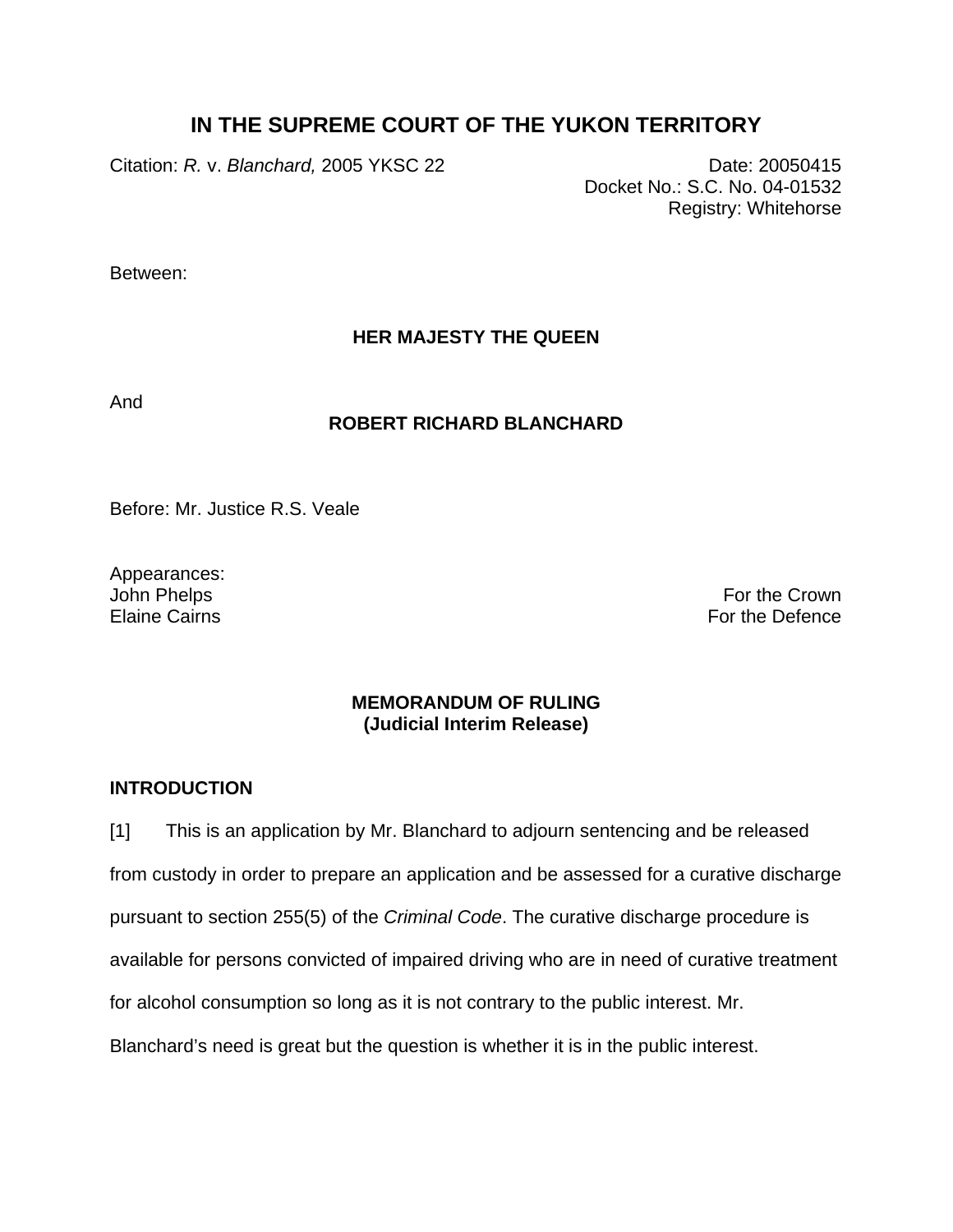[2] The Crown does not oppose the application but has significant reservations. The difficult aspect of the application is that Mr. Blanchard cannot be adequately assessed to determine if a curative discharge should be granted without being released from custody.

### **THE FACTS**

[3] Mr. Blanchard has recently been convicted of driving while impaired, dangerous driving, driving while prohibited and consuming alcohol contrary to a Probation Order. All these offences occurred on September 29, 2003. I have described them in detail in my reasons for judgment in *R.* v. *Blanchard,* 2005 YKSC 10. The offences were committed in a vehicle owned by the Selkirk First Nation. I remanded Mr. Blanchard into custody on February 16, 2005, to await sentencing.

[4] Mr. Blanchard has a horrendous record of ten impaired charges and numerous breaches of court orders, most of which relate to a serious addiction to alcohol.

[5] There has been a ray of hope. Prior to his convictions for these recent offences and since August 2004, he was residing at the Adult Resource Centre (ARC) in Whitehorse. The ARC is a half-way house that permits remand prisoners or recently released persons to receive treatment and reside at a structured residence. The ARC is not available as a residence at this time.

[6] Mr. Blanchard has attended weekly sessions with an addictions counsellor to work on recovery from his alcoholism and planning for maintaining sobriety on his return to Pelly Crossing.

[7] However, he experienced some relapses and was placed in the Alcohol and Drug Services Live-In Treatment Program from January 10 to February 4, 2005, which he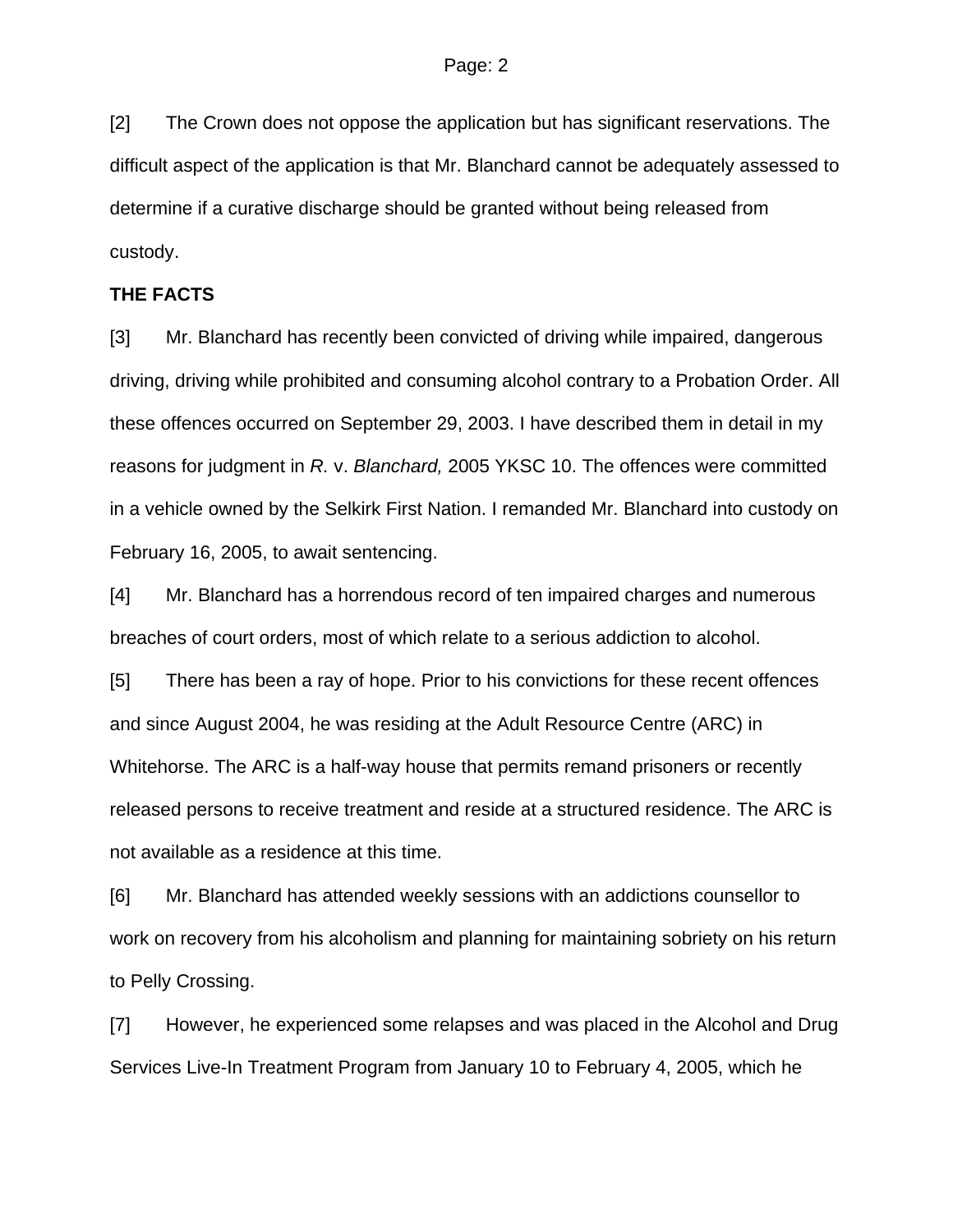#### Page: 3

completed. He was an active participant and developed his own after-care plan addressing future goals, high-risk situations and lifestyle changes. There is a follow-up program in October 2005. He has also attended local Alcoholics Anonymous meetings.

[8] His proposed release is not without risk. According to the LSI - R risk assessment tool, he has a moderate risk of reoffending. He has a poor record of complying with court orders. However, he has taken responsibility for his actions and offered some remorse. He has yet to grasp that his alcoholism is his responsibility and that it can result in injuring or killing people if he gets behind the wheel of an automobile.

[9] He has been sober since November 24, 2004, under a structured environment. He has met with Dr. de la Mare, who has a great deal of experience with assessing suitability for curative discharges. Dr. de la Mare described Mr. Blanchard as having no evidence of recent alcohol use. He states that it is necessary to assess Mr. Blanchard's ability to function at a job and in society before he can provide the Court with an assessment of Mr. Blanchard's suitability for a curative discharge. He also indicated that having a spouse who drinks makes recovery difficult, as it requires major lifestyle changes. He described Mr. Blanchard as being totally out of control when he drinks. Dr. de la Mare will be able to provide an opinion on Mr. Blanchard's suitability by November 2005.

[10] Mr. Blanchard has potential employment doing siding for residential houses. The employment could last until the Fall.

#### **DECISION**

[11] The curative discharge provision of the *Criminal Code* is not restricted to those with less extensive criminal records. In fact, the repeat offender may be a suitable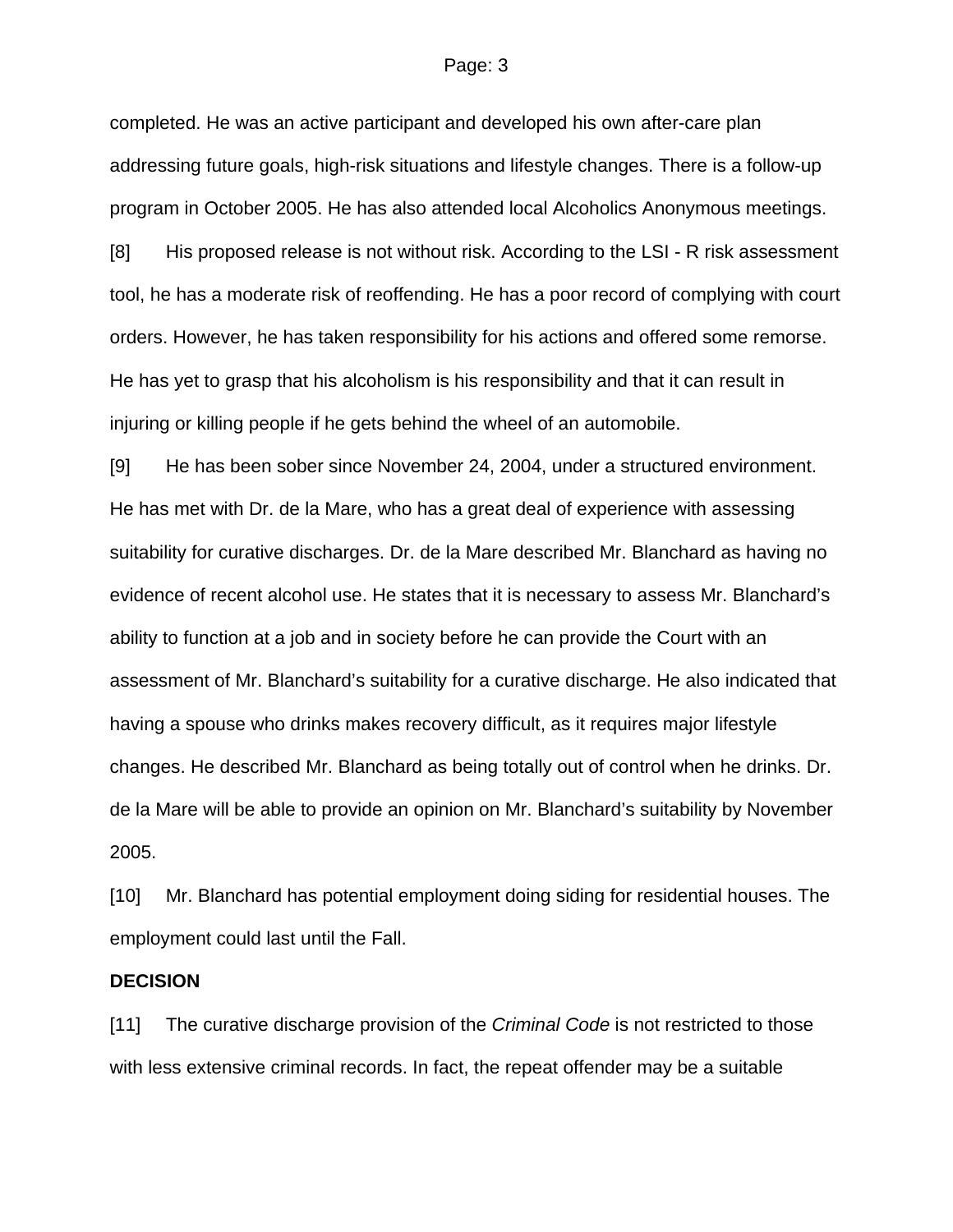#### Page: 4

candidate because of his chronic alcoholism. The underlying assumption is that curative treatment may offer more hope for rehabilitation than a long period of incarceration which does not address the underlying causes of alcoholism nor provide for a plan on release from prison. Curative treatment does offer the hope of Mr. Blanchard taking control of his life and ending his cycle of alcoholism and incarceration.

[12] I have no concern about Mr. Blanchard's attendance in court. The issue is the protection and safety of the public while he is awaiting sentence. That can only be addressed by release conditions that are strict and enforced. The potential for rehabilitation must be given a chance but the public understandably has no tolerance for releasing alcoholics without strict terms and conditions. It is important that Mr. Blanchard have a support system that includes Dr. de la Mare, an alcohol counsellor, an Alcoholic Anonymous sponsor, and his employer as well as his Bail Supervisor. I order the Bail Supervisor to deliver a copy of these release terms to Dr. de la Mare, Tracy Korotash, J.R. Ray, Gilbert Trudeau and his sponsor at Alcoholics Anonymous. It is also a condition of this release order that the Bail Supervisor, Shayne King, approve the residence or any change of residence by Mr. Blanchard.

[13] The terms of Mr. Blanchard's judicial interim release are;

- 1. to keep the peace and be of good behaviour;
- 2. to remain in the Yukon unless you have the prior permission of this Court;
- 3. to report to your Bail Supervisor as directed;
- 4. to appear in this court on June 2, 2005 at 9 a.m., August 30, 2005, at 1:30 p.m. and on October 4, 2005 at 1:30 p.m. for progress reviews;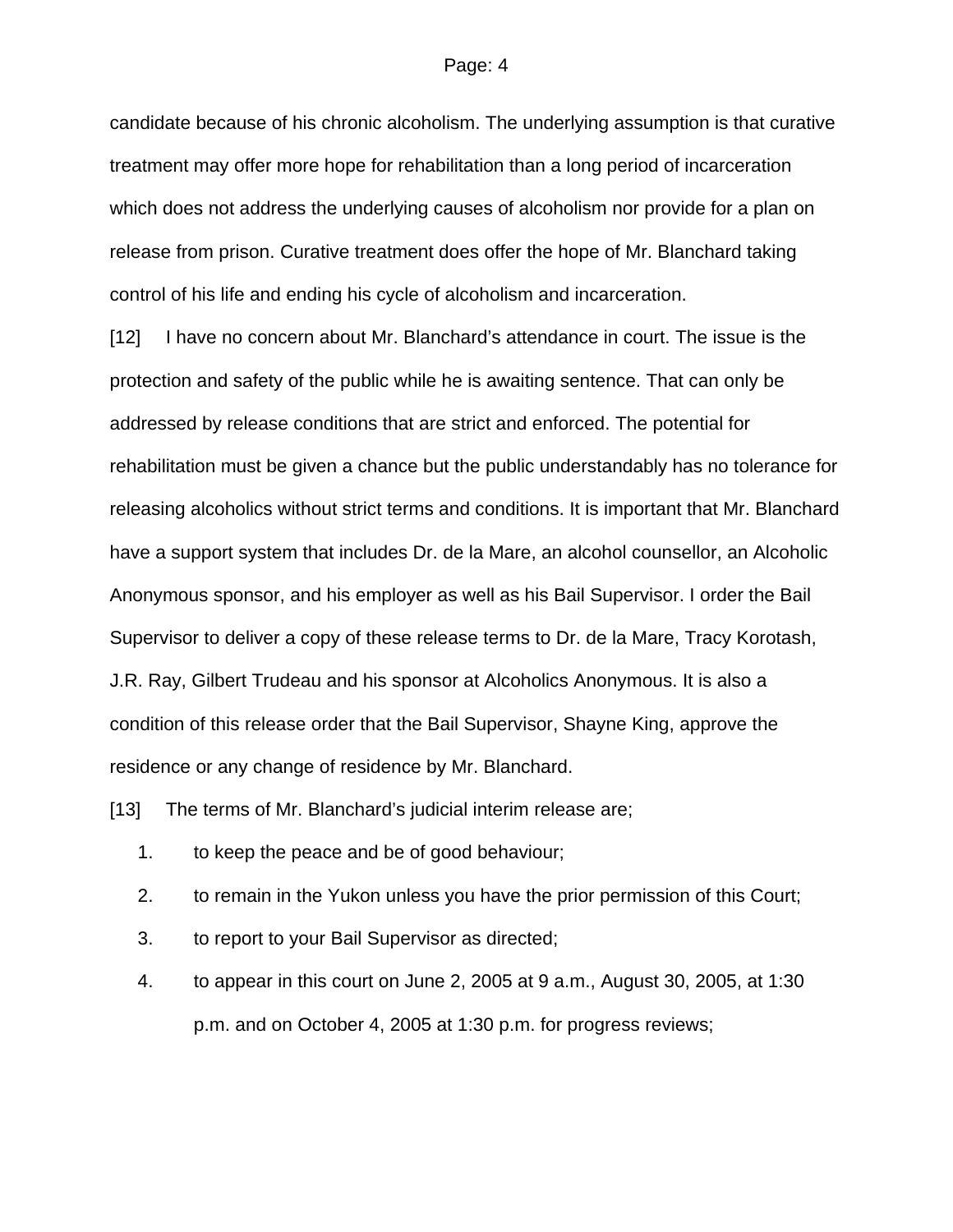- 5. to reside with Fred Blanchard and then as directed by your Bail Supervisor and not to change your residence without the prior written permission of your Bail Supervisor or the court;
- 6. to abstain absolutely from the possession, consumption and purchase of alcohol, non-prescription drugs and other intoxicating substances and submit to random breath sample tests, breathalyser tests, urinalysis, bodily fluids or blood tests upon demand by a peace officer or probation officer who has reason to believe that you have failed to comply with this condition;
- 7. not to be at any place where the primary purpose is the sale of alcohol;
- 8. attend for alcohol assessment, treatment and counselling as directed by your Bail Supervisor;
- 9. attend Alcoholics Anonymous meetings twice a week and obtain an AA sponsor and inform the Bail Supervisor of your sponsor within 30 days;
- 10. not to be at Pelly Crossing or Mayo without the prior written permission of your Bail Supervisor, such written permission to be kept on your person during such visit and forwarded by the Bail Supervisor to the RCMP detachments in Pelly Crossing and Mayo;
- 11. not to drive or operate any vehicle in any place;
- 12. to abide by a curfew, except with the prior written consent of your Bail Supervisor, by remaining within your place of residence between the hours of 9:00 p.m. and 7:00 a.m. and if a Bail Supervisor or peace officer comes to your residence, you must allow them to enter in order to ensure that these conditions are abided by;